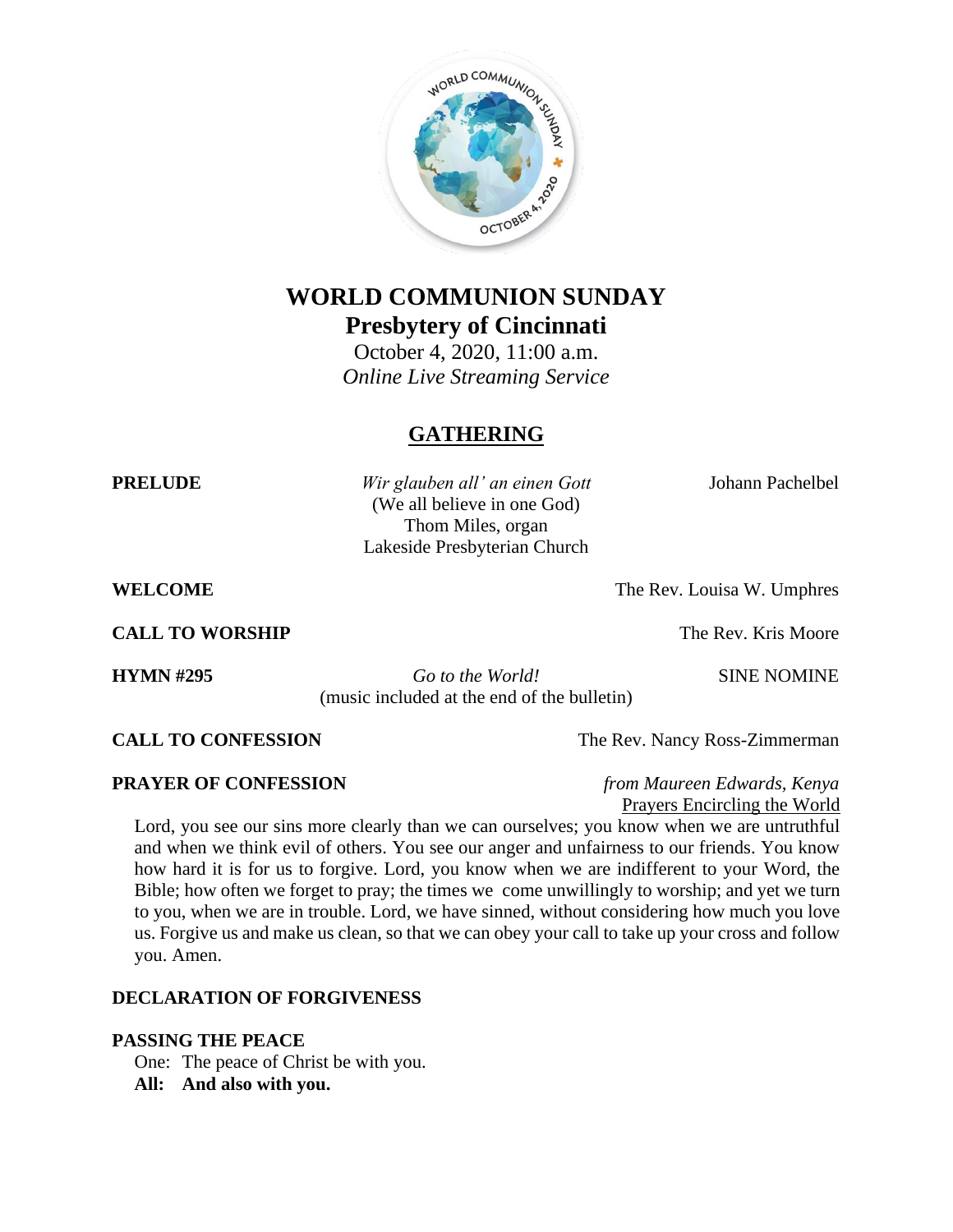

# **THE WORD**

### **CHILDREN'S MOMENT** The Rev. Louisa W. Umphres

**ANTHEM** *Beatus vir*, K. 321 W. A. Mozart Earl Rivers, Director of Music Knox Presbyterian Church

**PRAYER FOR ILLUMINATION** The Rev. Lisa Stenner

| <b>GOSPEL READINGS</b> | John 6:16-21; 35-40; 51, 66-69 | The Rev. Stacey Midge           |
|------------------------|--------------------------------|---------------------------------|
| <b>SERMON</b>          | "The Journey"                  | Lisa Allgood, General Presbyter |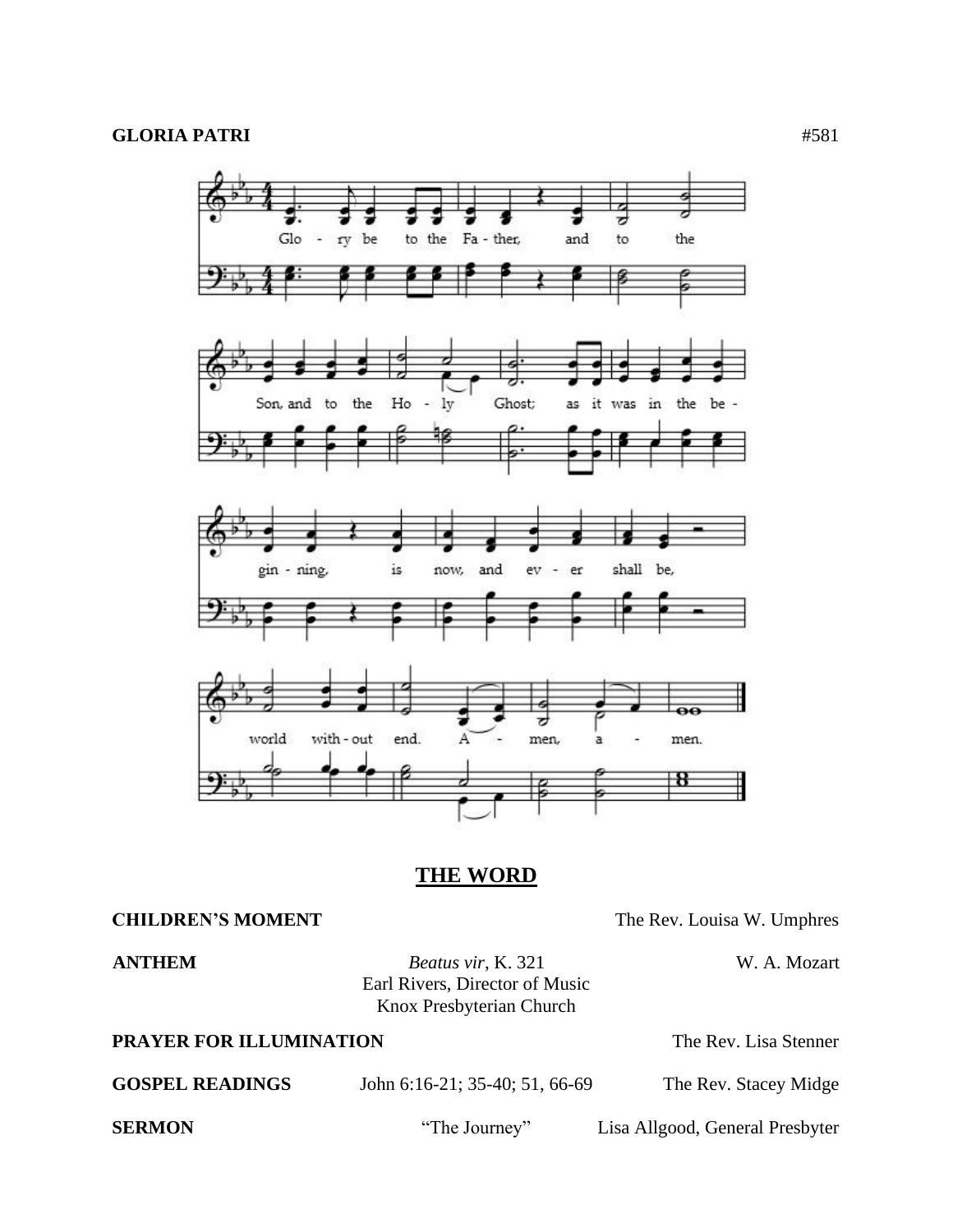### **REFLECTION QUESTIONS** The Rev. Adam Fronczek **REFLECTION MUSIC** *Chorale Chorale* Bob Moore

Peggy Grant, oboe Chris Wallhausser, organ North Presbyterian Church

# **EUCHARIST**

#### **MOMENT FOR OFFERING**  The Rev. Erwin Goedicke



#### **COMMUNION OF THE PEOPLE**

#### **INVITATION TO THE TABLE** THE **TABLE** The Rev. Kris Moore

# **PRAYER OF GREAT THANKSGIVING**

# **Thanksgiving for the Works of God in Creation** The Rev. Erwin Goedicke

One: The Lord be with you.

- **All: And also with you.**
- One: Lift up your hearts.
- **All: We lift them to the Lord**.
- One: Let us give thanks to the Lord our God.
- **All: It is right to give our thanks and praise.**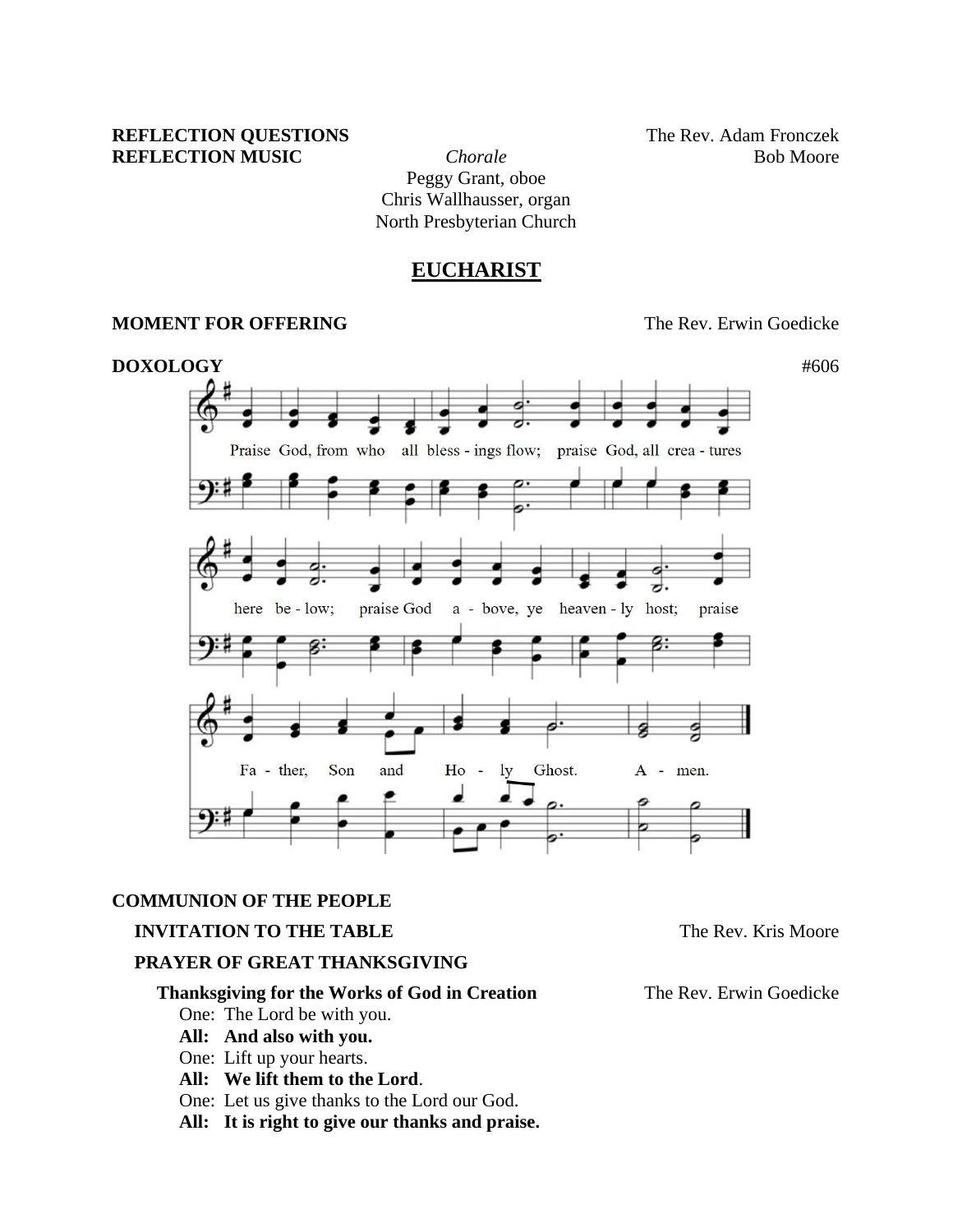| <b>Sung Response</b>                                                                           | You Are Holy                     | #596                            |
|------------------------------------------------------------------------------------------------|----------------------------------|---------------------------------|
| Thanksgiving for the Work of God in Christ                                                     |                                  | The Rev. Louisa W. Umphres      |
| <b>Sung Response</b>                                                                           | Christ Has Died; Christ Is Risen | #560                            |
| Thanksgiving for the Work of the Spirit                                                        |                                  | The Rev. Stacey Midge           |
| <b>Sung Response</b>                                                                           | Amen                             | #561                            |
| <b>THE LORD'S PRAYER</b>                                                                       |                                  | The Presbyterian Mission Agency |
| <b>BREAKING OF THE BREAD</b><br>(please partake as you are able with elements from your home.) |                                  | The Rev. Lisa Stenner           |
| <b>PRAYER AFTER COMMUNION</b>                                                                  |                                  | The Rev. Adam Fronczek          |

# **SENDING**

**CHARGE AND BLESSING** Lisa Allgood, General Presbyter

**SUNG BENEDICTION #549** *May the Love of the Lord* SOON TI Recorded by singers from throughout the Presbytery Stephanie Nash, audio & video editing

**CLOSING MUSIC** *Les Barricades Mystérieuses* François Couperin Andrew Nash, harpsichord

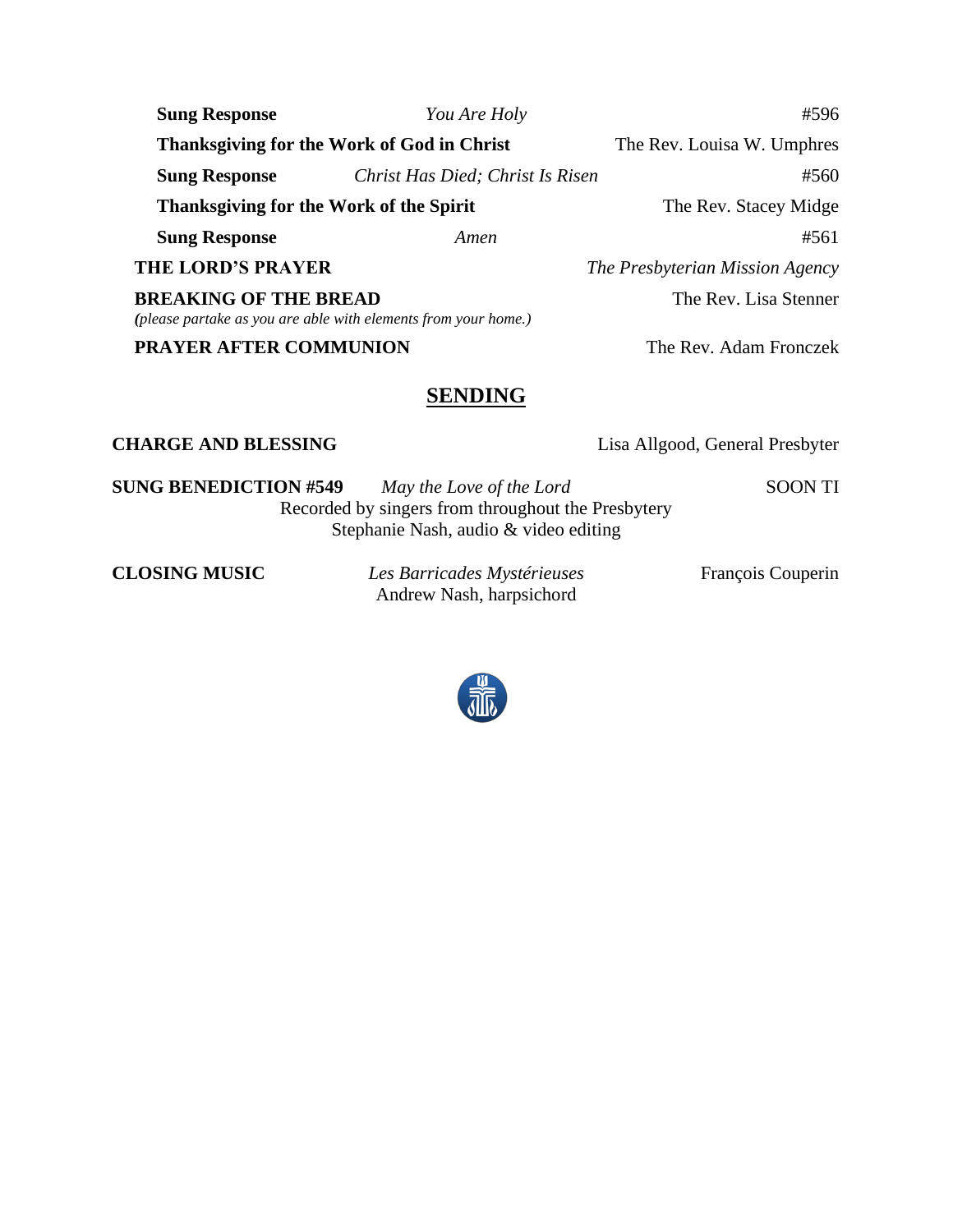# **WORSHIP PARTICIPANTS**

### **Liturgy**

The Presbytery of Cincinnati Lisa Allgood, General Presbyter Calvin United Presbyterian Church The Rev. Kris Moore Knox Presbyterian Church The Rev. Adam Fronczek Lakeside Presbyterian Church The Rev. Louisa Umphres The Rev. Nancy Ross-Zimmerman Mt. Auburn Presbyterian Church The Rev. Stacey Midge North Presbyterian Church The Rev. Dr. Erwin Goedicke Union Presbyterian Church The Rev. Lisa Stenner

#### **Audiovisual Editing**

Lakeside Presbyterian Church Peter Teremi Stephanie Nash

Knox Presbyterian Church Mike Hughes

#### **Musicians**

Calvin Presbyterian Church D Marie Pierce, Director of Music

Knox Presbyterian Church Earl Rivers, Director of Music Soloists: Jackie Stevens, Debra Templeman, Andrew Jones and Michael Young Manami White and Mari Lundi (violins) Thomas Guth (cello) Chris Roberts (contrabass) Christina Haan, Organist (continuo organ) and members of their Knox Choir

Lakeside Presbyterian Church Stephanie Nash, Director of Music Thom Miles, Organist Claire Miller, Asst. Director of Music Andrew Nash, harpsichord Chris Miller, percussion and members of their Chancel Choir

North Presbyterian Church Chris Wallhausser, Minister of Music & Worship Peggy Grant, oboe